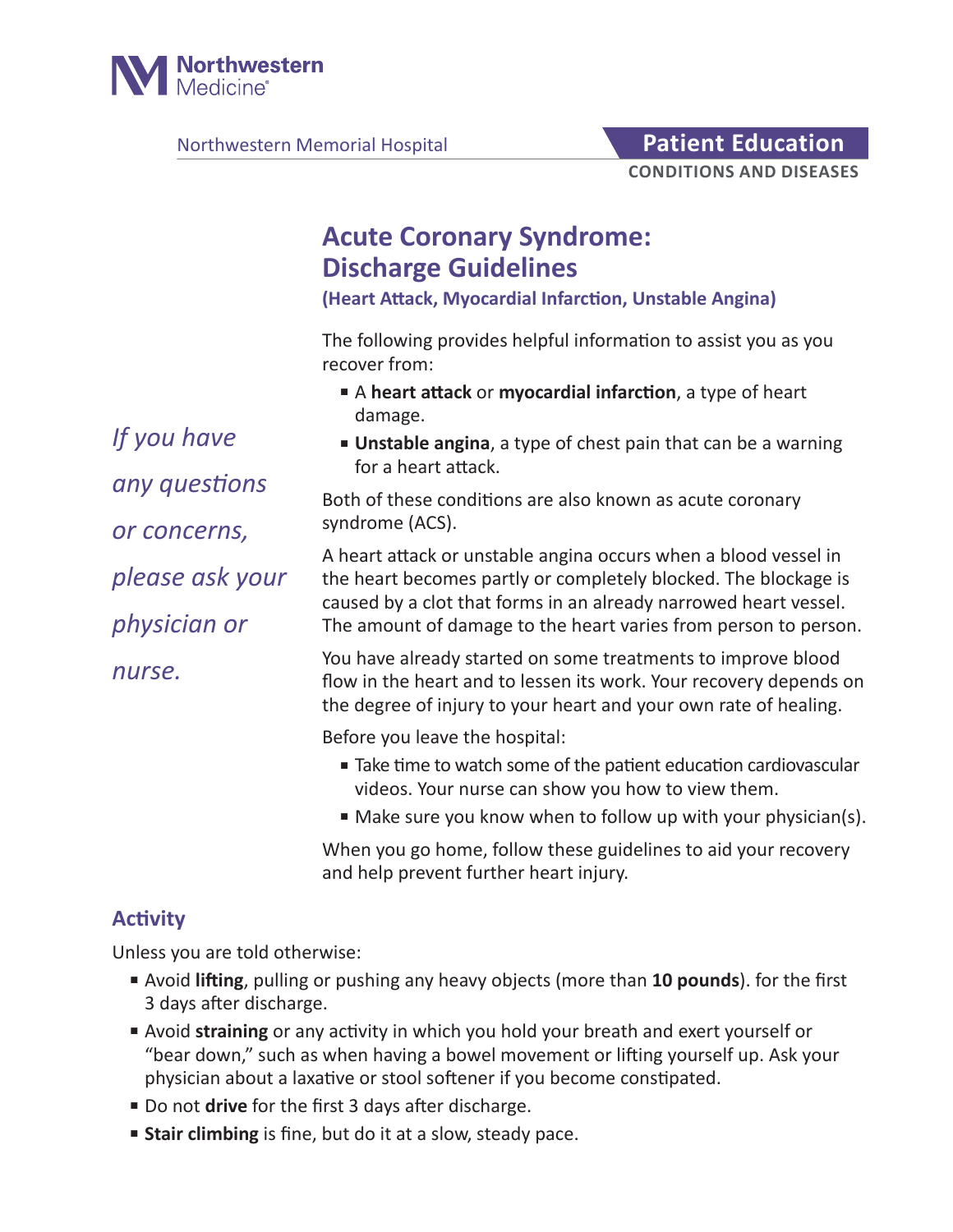- You may take a warm tub **bath or shower**, but avoid using very hot water.
- If you feel well and are rested, **sexual activity** may be resumed. If you have any concerns, talk with your physician.
- Talk with your physician before returning to **work**. This varies with each patient and depends on your work and its demands.

*Note:* Be sure to follow any added guidelines provided by your physician or nurse. **If you had a cardiac catheterization during this hospital stay, review the Northwestern Memorial Hospital handout,** *Cardiac Catheterization Lab Discharge Instructions*.

# **Diet: Heart-healthy eating**

The Therapeutic Lifestyle Changes (TLC) diet is a heart-healthy diet. This is one that is low in fat and cholesterol. Key points include:

- Eat less fat. Read food labels and limit your fat intake to less than 1/3 of your total daily calories.
- Choose foods low in saturated or animal fat. Keep fats to less than 7% of your total calorie intake.
- Limit the use of high-cholesterol foods like eggs, meat and dairy products (less than 200 mg cholesterol per day).
- Eat more fiber such as oats, beans and fruit.
- Eat more complex carbohydrates (starches) such as whole grains, beans and root vegetables.
- Eat less white flour and fewer processed foods.

For more information about the TLC diet, refer to the Northwestern Memorial Hospital handout, *Heart-Healthy Nutrition*.

# **Heart-protecting medicines**

Your physician will prescribe all or most of these medicines for you. They are important for your recovery, and may help to prevent future injury and extend your life.

- **Aspirin:** Aspirin lessens the chance of heart attack and stroke. It helps prevent platelets from forming clots in the blood, allowing blood to flow more easily. This is important if you had an angioplasty or coronary stent procedure. *Be sure to take the correct type of aspirin prescribed: "non-enteric coated/soluble" aspirin* **or** *"enteric coated" aspirin*.
- **Antiplatelet drugs:** This medicine, such as **clopidogrel (Plavix®)**, also prevents platelets from forming into clots. It may be prescribed with aspirin or in place of it.
- **Beta blocker:** This medicine blocks certain nerve impulses to slow the heart rate and help the heart pump more easily. It may also be given to treat high blood pressure, heart failure or an abnormal heart rhythm.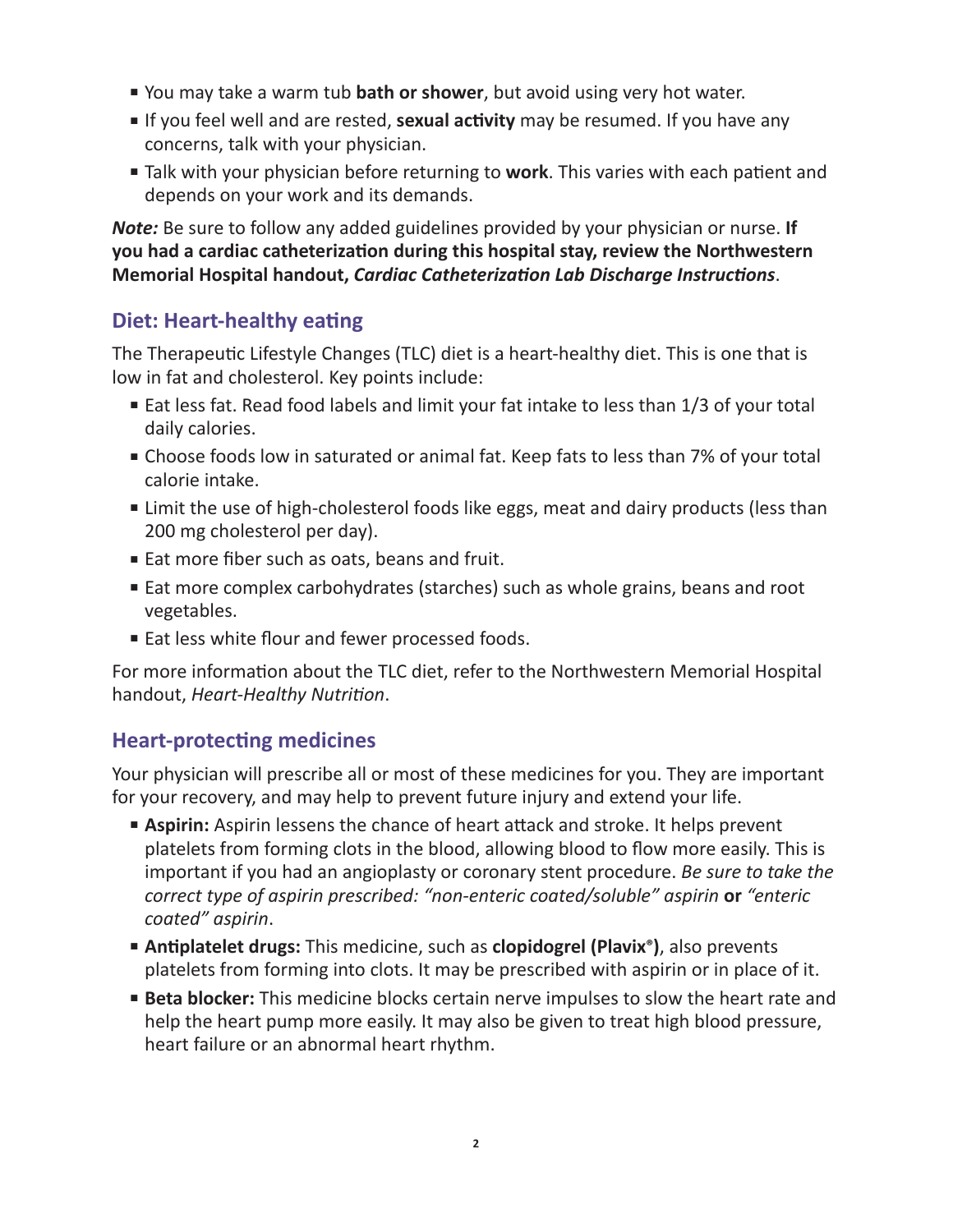- **Angiotensin-converting enzyme (ACE) inhibitor:** This medicine blocks a substance that causes blood vessels to narrow, making the heart work harder. The ACE inhibitor relaxes blood vessels so that the heart pumps more effectively. In some cases, an angiotensin receptor blocker (ARB) is given to provide this effect.
- **Statin:** A statin slows the progression of heart disease by lowering cholesterol levels in the bloodstream, especially the total cholesterol and the LDL or "bad" cholesterol.

It is important to take your medicines each day as directed. Do not skip doses or stop taking any medicine without talking with your physician or nurse.

# **Emotions**

At first, you may feel sad, depressed and/or angry. These feelings are normal and usually go away as time passes. During this time, it might be helpful to talk to someone about your feelings. If these feelings persist or get worse, call your physician.

# **A healthy lifestyle**

It is important that you keep a heart-healthy lifestyle. This can improve your long-term health and decrease your risk for another cardiac event.

#### *Do not smoke*

Not smoking is the most important thing you can do to protect your health.

### *Manage your blood cholesterol*

- Follow a low fat, low cholesterol diet, and take your lipid-lowering medicine as ordered.
- Know your own cholesterol blood levels and the goals your physician has set for you. Most patients with ACS should try to achieve these cholesterol levels:
	- LDL ("bad") cholesterol less than 70
	- HDL ("good") cholesterol above 40 for men; above 50 for women

### *Keep your blood pressure within normal limits*

- An ideal blood pressure (BP) is 120/80 or less. High blood pressure or hypertension is a BP consistently above 140/90 (or above 130/80 for persons with diabetes or kidney disease).
- Keep your BP under control:
	- Control your salt (sodium) intake (unless your physicians say otherwise).
	- Exercise on a regular basis (as approved by your physician).
	- Maintain a healthy weight. Lose weight as directed.
	- If you drink alcohol, do so in moderation. This usually means no more than 2 drinks per day for men and 1 drink per day for women.
	- Take your BP medicine as prescribed.
	- Follow up with your physician to have your BP checked regularly as ordered.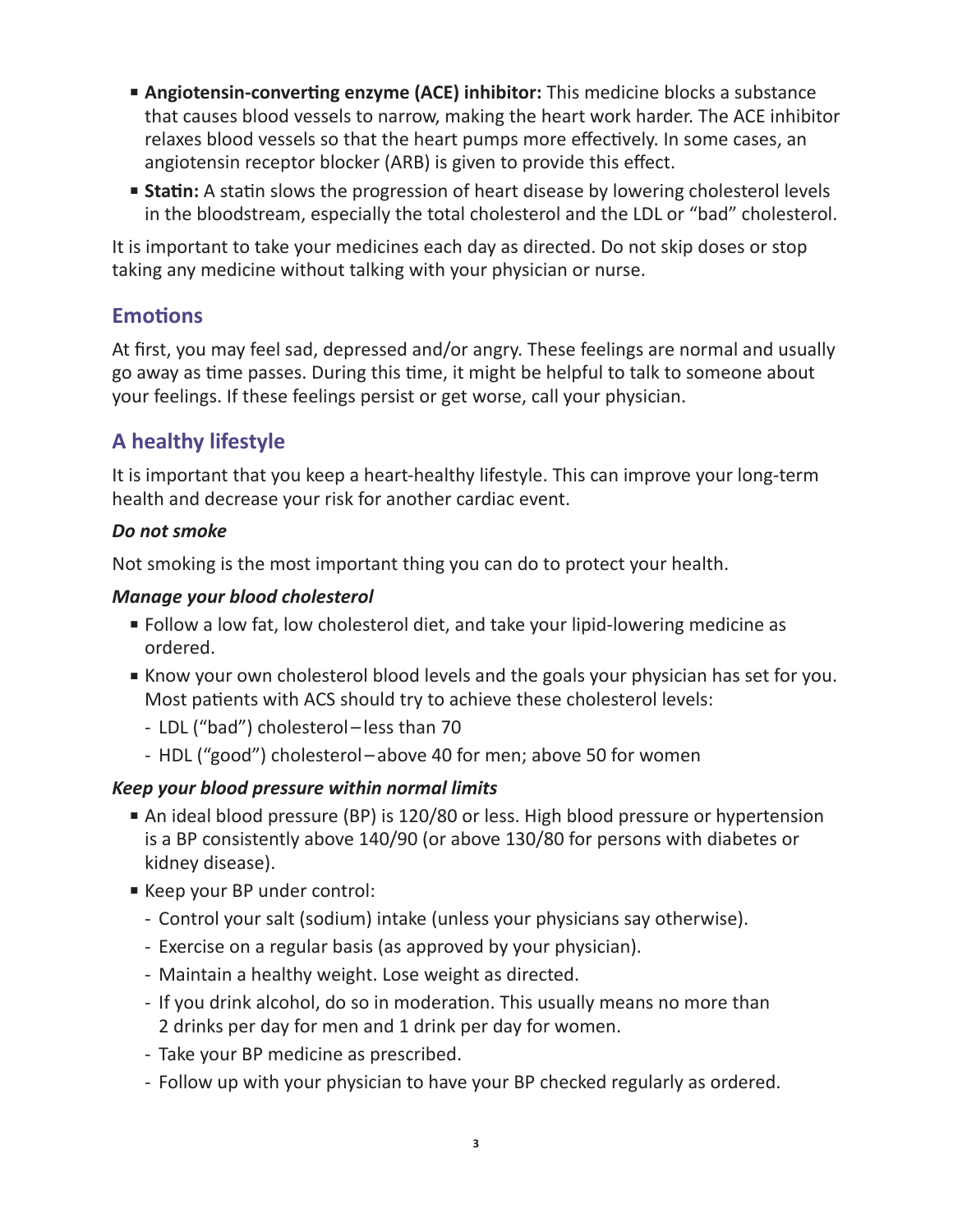### *Exercise regularly*

- Regular exercise makes your heart and body stronger. With your physician's approval, increase up to at least 30 minutes of activity every day.
- Begin with a limited walking program, starting the day after discharge.
	- Begin slowly. Gradually increase distance and the length of time.
	- Follow the guidelines outlined by your physician.
- Talk with your physician about enrolling in a medically supervised cardiac rehabilitation program. Contact the Northwestern Medicine Cardiac Rehabilitation program at 312.926.7883 for more information. An exercise stress test is needed before starting most programs.

### *Maintain a healthy weight*

■ Body mass index (BMI) measures body fat based on height and weight. A normal BMI ranges from 18.5 to 24.9.

Height: \_\_\_\_\_\_ feet \_\_\_\_\_\_ inches Weight: \_\_\_\_\_\_ pounds Your BMI: \_\_\_

- If you need to lose weight, chose a program that offers a slow, steady weight loss of no more than 1 to 1 1/2 pounds per week.
- Be sure to include regular exercise as part of your weight loss program.

### *Manage your diabetes*

- If you have diabetes, check your blood sugar (blood glucose) and take your medicine as ordered.
- Strive to modify the risk factors you can control, such as weight, BP and cholesterol.
- For more information about diet counseling, call the Center for Integrative Medicine at 312.926.3627.

### *Manage stress*

- Try to avoid stressful situations. Know your limits.
- Consider relaxation exercises, such as yoga and meditation.

# **Follow-up care**

Be sure to keep all follow-up care appointments. Here are some questions to discuss at the first physician's office visit:

- Which medicines should I continue taking?
- What added tests will I need?
- Should I enroll in a cardiac rehabilitation program?